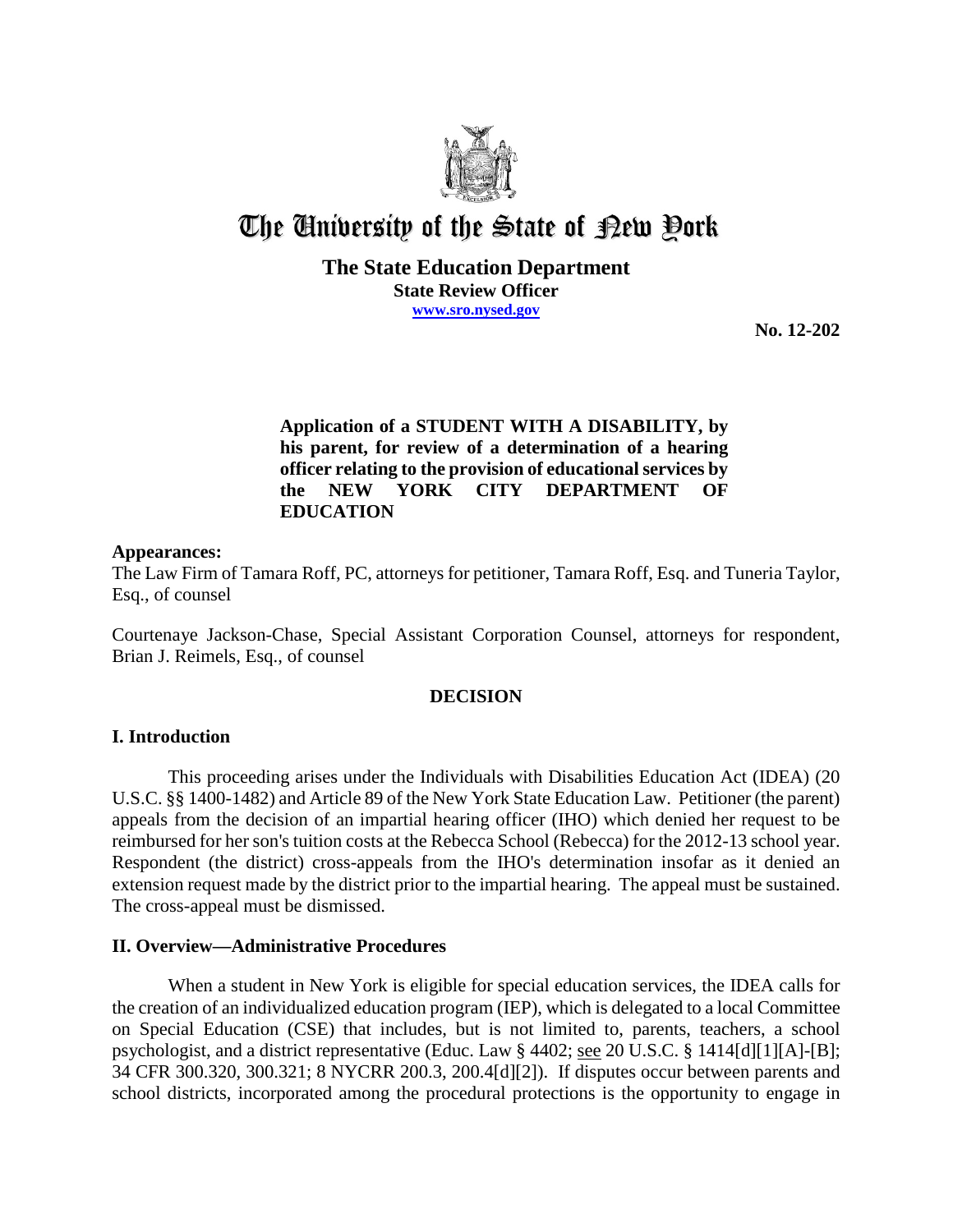mediation, present State complaints, and initiate an impartial due process hearing (20 U.S.C. §§ 1221e-3, 1415[e]-[f]; Educ. Law § 4404[1]; 34 CFR 300.151-300.152, 300.506, 300.511; 8 NYCRR 200.5[h]-[*l*]).

New York State has implemented a two-tiered system of administrative review to address disputed matters between parents and school districts regarding "any matter relating to the identification, evaluation or educational placement of a student with a disability, or a student suspected of having a disability, or the provision of a free appropriate public education to such student" (8 NYCRR 200.5[i][1]; see 20 U.S.C. § 1415[b][6]-[7]; 34 CFR 300.503[a][1]-[2], 300.507[a][1]). First, after an opportunity to engage in a resolution process, the parties appear at an impartial hearing conducted at the local level before an IHO (Educ. Law § 4404[1][a]; 8 NYCRR 200.5[j]). An IHO typically conducts a trial-type hearing regarding the matters in dispute in which the parties have the right to be accompanied and advised by counsel and certain other individuals with special knowledge or training; present evidence and confront, cross-examine, and compel the attendance of witnesses; prohibit the introduction of any evidence at the hearing that has not been disclosed five business days before the hearing; and obtain a verbatim record of the proceeding (20 U.S.C. § 1415[f][2][A], [h][1]-[3]; 34 CFR 300.512[a][1]-[4]; 8 NYCRR 200.5[j][3][v], [vii], [xii]). The IHO must render and transmit a final written decision in the matter to the parties not later than 45 days after the expiration period or adjusted period for the resolution process (34 CFR 300.510[b][2], [c], 300.515[a]; 8 NYCRR 200.5[j][5]). A party may seek a specific extension of time of the 45-day timeline, which the IHO may grant in accordance with State and federal regulations (34 CFR 300.515[c]; 8 NYCRR 200.5[j][5]). The decision of the IHO is binding upon both parties unless appealed (Educ. Law § 4404[1]).

A party aggrieved by the decision of an IHO may subsequently appeal to a State Review Officer (SRO) (Educ. Law § 4404[2]; see 20 U.S.C. § 1415[g][1]; 34 CFR 300.514[b][1]; 8 NYCRR 200.5[k]). The appealing party or parties must identify the findings, conclusions, and orders of the IHO with which they disagree and indicate the relief that they would like the SRO to grant (8 NYCRR 279.4). The opposing party is entitled to respond to an appeal or cross-appeal in an answer (8 NYCRR 279.5). The SRO conducts an impartial review of the IHO's findings, conclusions, and decision and is required to examine the entire hearing record; ensure that the procedures at the hearing were consistent with the requirements of due process; seek additional evidence if necessary; and render an independent decision based upon the hearing record (34 CFR 300.514[b][2]; 8 NYCRR 279.12[a]). The SRO must ensure that a final decision is reached in the review and that a copy of the decision is mailed to each of the parties not later than 30 days after the receipt of a request for a review, except that a party may seek a specific extension of time of the 30-day timeline, which the SRO may grant in accordance with State and federal regulations (34 CFR 300.515[b], [c]; 8 NYCRR 200.5[k][2]).

## **III. Facts and Procedural History**

In light of the limited issues presented in this appeal, only a brief recitation of the facts and procedural history is necessary. On March 26, 2012, a CSE convened to develop the student's program for the 2012-13 school year (Tr. pp. 72-73, 127).<sup>1</sup> Finding the student eligible for special

<sup>&</sup>lt;sup>1</sup> Because the district did not introduce the challenged IEP into evidence at the impartial hearing, I have relied upon references contained in the hearing record to ascertain the date of this meeting.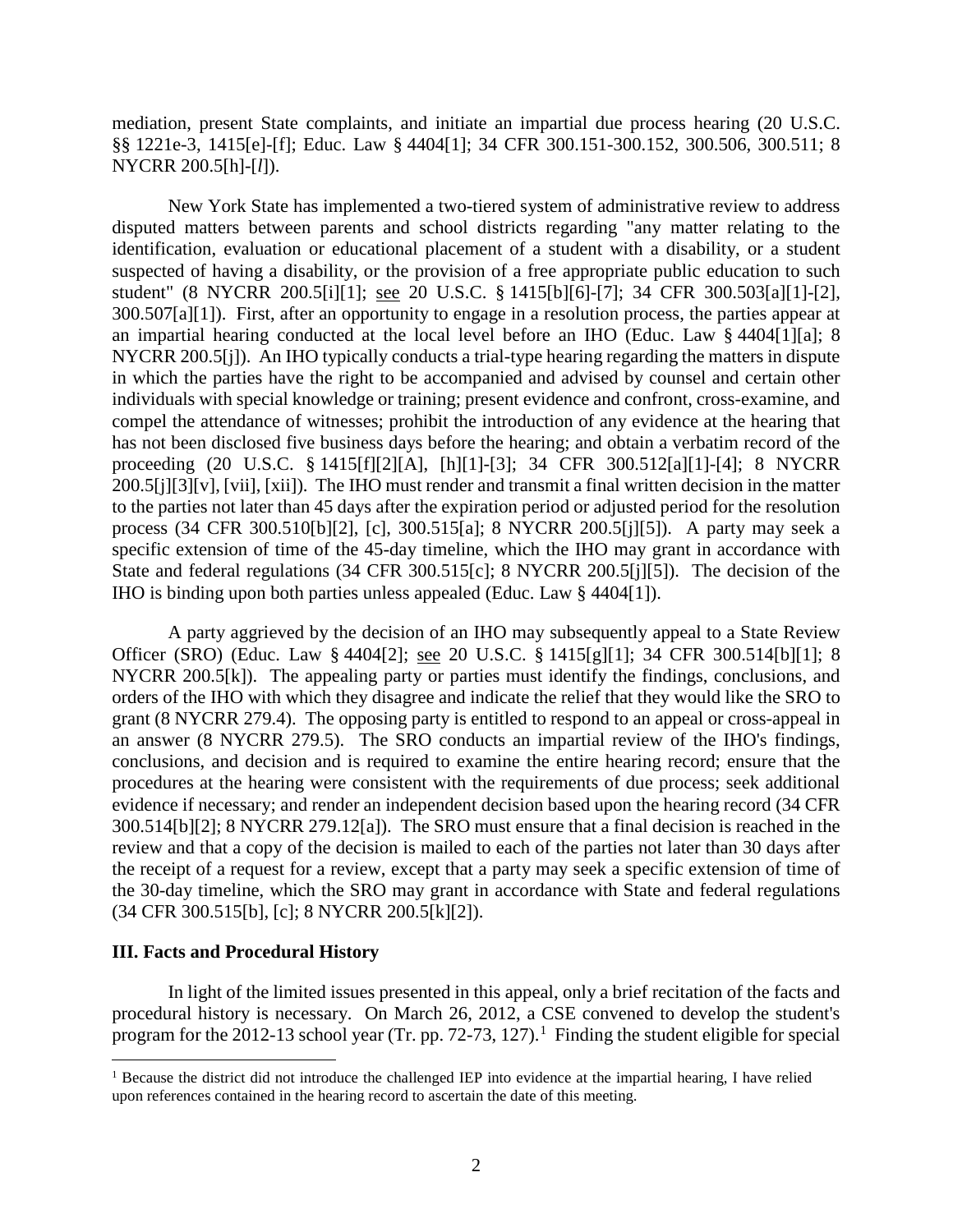education and related services, the CSE recommended a 6:1+1 special class placement (Tr. pp. 74-  $(75)^2$ 

In a letter dated June 18, 2012, the parent detailed alleged deficiencies with both the IEP and the assigned public school site (Parent Ex. E at pp. 1-2). First, with respect to the March 2012 IEP, the parent alleged that it "d[id] not adequately reflect [the student's] current functioning level" (id. at p. 2). The parent further alleged that some of the IEP's annual goals were "insufficient" as the student had already mastered them (id.). Also, the parent argued that the IEP did not "adequately reflect or address [the student's] sensory/behavioral needs" (id.). The parents further objected to the "6:1[+]1 class size" as it would "not provide [the student] with the individualized attention and support he require[d]" (id. at p. 1).

Regarding the assigned public school site, the parent indicated that, based upon her observations during a tour four 6:1+1 classrooms, each would be inappropriate for the student (Parent Ex. E at p. 1). These classrooms, according to the parent, were composed of students who "function[ed] significantly higher" than the student (id.). Students in these classrooms were allegedly able to express themselves vocally, engage in certain academic tasks, and use computers and iPads, all of which were skills the student did not possess(id.). Additionally, the parent alleged that the observed classrooms lacked a classroom behavioral plan and employed a school-wide reward system in which the student would be unable to participate (id.). The parent further contended that the assigned public school site could not address the student's sensory needs as it lacked a sensory gym (id. at p. 2). The parent also averred that the school was too large and lacked sufficient air conditioning (id.). Finally, the parent alleged that the assigned public school site would not be able to implement the student's IEP, including related services (id. at pp. 1-2). Based upon these concerns, the parent rejected the district's recommended placement and indicated that she would place the student at Rebecca at public expense (id. at p. 2).

#### **A. Due Process Complaint Notice**

In a due process complaint notice dated July 5, 2012, the parent alleged that the district failed to offer a student a FAPE for the 2012-13 school year and that equitable considerations weighed in favor of the parent's request for relief (Parent Ex. A at pp. 1-3).

The parent contended that the March 2012 CSE was improperly composed because it lacked an additional parent member (Parent Ex. A at p. 2). The parent also argued that the district did not conduct sufficient evaluations of the student, including a triennial evaluation (id.). An April 2008 evaluation utilized by the March 2012 CSE was, according to the parent, "insufficient" to assess the student's needs (id.). The parent further alleged that the district's recommendations were predetermined insofar as its recommendations were based upon district policies (id.). Additionally, the parent contended that the CSE ignored the "objections" of the parent and the student's teachers in making its placement recommendation of a 6:1+1 classroom (id.).

<sup>&</sup>lt;sup>2</sup> The hearing record is unclear as to whether the CSE recommended additional services or modifications, including related services. The parent's due process complaint notice alleges that the March 2012 IEP recommended "related services" (Parent Ex. A at p. 2).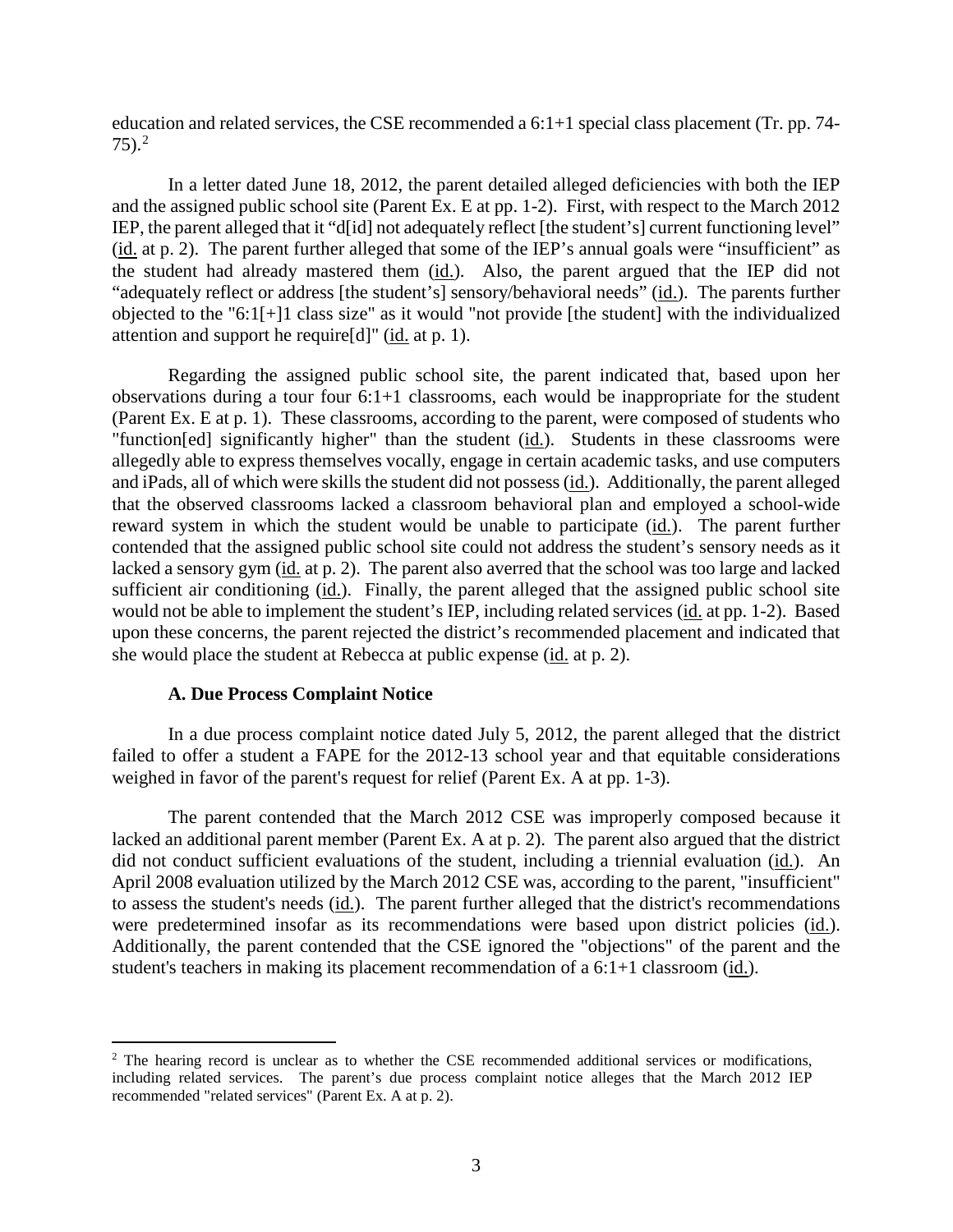With respect to the March 2012 IEP, the parent alleged that the present levels of performance were "insufficient to provide an adequate baseline" of the student's skills (Parent Ex. A at p. 2). This failure, the parent argued, would prohibit the assigned public school site from "determin[ing] progress" in several areas of need for the student (id.). The parent also contended that the March 2012 IEP did not address the student's "social/emotional difficulties" or indicate which "sensory tools" the student required (id.). The parent further objected to the March 2012 CSE's recommendation of a 6:1+1 special class placement, arguing that the student required a "more structured and individualized setting" (id.). Additionally, the parent averred that the IEP was bereft of parent counseling and training services required by State regulations (id.).

The parent further alleged that, following the March 2012 CSE meeting, the district failed to provide prior written notice to the student (Parent Ex. A at p. 1). The parent also objected to a final notice of recommendation (FNR) issued by the district on June 6, 2012 because it did not "specify the particular class [the student] would be placed in" (id. at p. 2).

Regarding the assigned public school site, the parent contended that it would not provide appropriate or legally sufficient functional grouping; could not implement the student's IEP; could not address the student's "sensory/behavioral needs"; would not offer "appropriate classroom instruction" to the student; was "too large and overwhelming"; and did not offer "sufficient air conditioning" (Parent Ex. A at pp. 2-3). The parent further contended that no equitable considerations would preclude or diminish an award of tuition reimbursement (id. at p. 3). In this regard, the parent alleged that she wrote to the CSE and expressed her concerns about the IEP and assigned public school site but received no response (id.). For remedies, the parent invoked her right to the student's pendency (stay-put) placement at Rebecca and sought the costs of the student's education at Rebecca for the 2012-13 school year (id.).

#### **B. Facts Postdating the Due Process Complaint Notice**

Following the parent's submission of her due process complaint notice, the district submitted a request for an extension to the IHO in an e-mail dated August 2, 2012 (IHO Ex. I at pp. 5-6). In this e-mail, the district argued that an extension was needed because "one of the [district's] witnesses ha[d] left for the [s]ummer" (id. at p 5). The IHO denied this request in an e-mail dated August 3, 2012 on the grounds that State regulations explicitly identified school vacations as an improper basis for granting an extension request (id. at p. 4). In this e-mail, the IHO indicated that she would entertain a request for an extension if the district could "establish a compelling reason or substantial hardship" justifying such an extension (id.). The district replied in an e-mail dated August 3, 2012 indicating that the school psychologist who served on the March 2012 CSE was on vacation and, moreover, that his union contract prevented the district from contacting him while on such a vacation (id. at pp. 2-4).

In an e-mail dated August 27, 2012, the IHO again indicated that she could only grant a request for an extension based upon a "compelling reason" (IHO Ex. I at p. 7). Specifically, the IHO requested that the district's attorney provide the "names and contact information for each witness, and a statement of the steps you have taken to have them participate in the hearing in person or via telephone" (id.). There is no indication in the hearing record that the district responded to this request.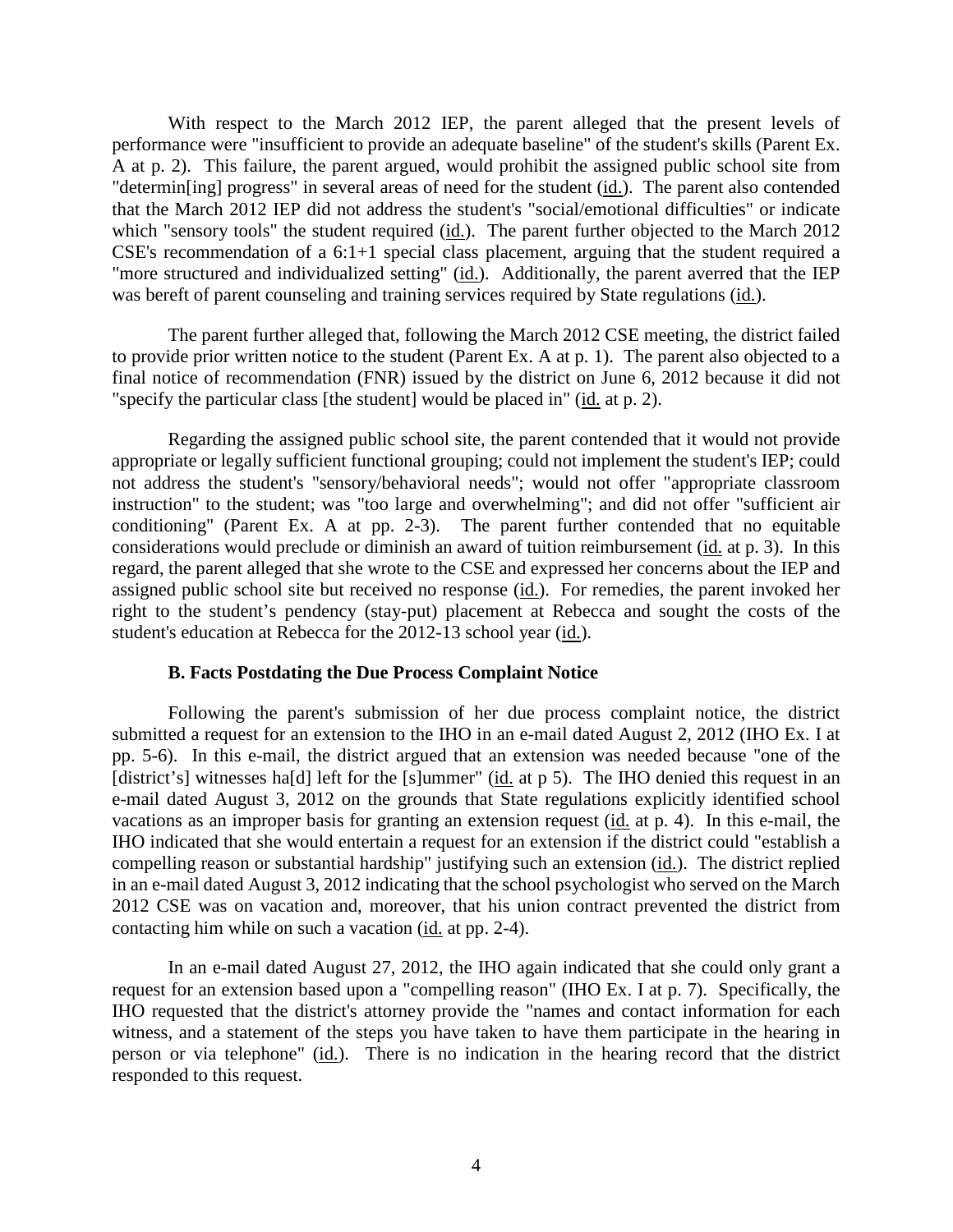#### **C. Impartial Hearing Officer Decision**

This matter proceeded to an impartial hearing on August 30, 2012 (Tr. pp. 1-138). In a decision dated September 12, 2012, the IHO found that the district failed to prove that it offered the student a FAPE for the 2012-13 school year in that the district failed to present a case at the impartial hearing (IHO Decision at p. 8). The IHO found that Rebecca was an appropriate unilateral placement for the student, in that Rebecca "addresse[d] [the student's] individual needs" by providing "a specific methodology and curriculum" as well as appropriate related services (id. at pp. 9, 10). The IHO additionally observed that Rebecca's student body was composed of students, like the student, with "neuro-developmental disabilities and autism" and that the building was "small" and equipped "with an elevator so that [the student] does not have to negotiate flights of stairs" (id. at p. 10).

Framing the discussion as a review of equitable considerations, the IHO further found that the parent failed to establish her inability to pay the cost of tuition owed to Rebecca and that the contract entered into between the parent and Rebecca was collusive (id. at pp. 10-14). The IHO did not find the student's supplemental social security income (SSI) relevant to the question of whether the parent could pay the student's tuition because the payments were "intended to support [the student] and not his [parent]" (id. at p. 12). Although the IHO acknowledged that the parent testified that she was unemployed, had not filed an income tax since 2010, and that her parent (i.e. the student's grandparent) provided necessary living expenses, the IHO found that the parent did not sufficiently "establish her own finances and her inability to make payments to . . . Rebecca" (id.). Turning to the enrollment contract between the parent and Rebecca, the IHO found that it was "not a contract" and that the evidence indicated it was the product of collusion (id. at p. 12). First, the IHO noted that, although the contract identified the cost of the tuition as \$97,700, an attached payment schedule to the contract identified anticipated payments by the parents totaling only \$12,500 (id.). Based on this discrepancy, the IHO found that "there [wa]s no fixed amount that the [parent] must pay in this document" and that it constituted "merely an agreement that she may pay something" (*id.* at pp. 12, 13).<sup>3</sup> Second, the IHO found that the contract lacked "financial" consideration" because the parent "made no payments, and . . . Rebecca . . . did nothing about it" (id. at p. 13). In support of this finding, the IHO observed that the parent wrote a \$500 check to Rebecca that bounced and that Rebecca took no action in response (id. at pp. 12-13). Finally, the IHO found that the contract was the "product of . . . collusion" because the parties entered into it "merely in order to bind the [district] to payments" (id. at pp. 13, 14). As evidence of this conclusion, the IHO found that neither party "followed the provisions of th[e] [contract]" (id. at p. 13). Accordingly, the IHO denied the parent's request for direct payment because equitable considerations did not support her claim (id. at p. 14).

#### **IV. Appeal for State-Level Review**

The parent appeals, seeking to overturn the IHO's determinations that the contract between her and Rebecca was invalid and that she failed to meet her burden to demonstrate an inability to pay the costs of the student's tuition at Rebecca. First, the parent alleges that the IHO applied an

 <sup>3</sup> In this regard, the IHO also cited a contractual provision indicating that Rebecca "may change t[he] amount and schedule [of the parents' owed payments] if the [district] d[id] not pay the private school by June 1, 2013" (IHO Decision at p. 12).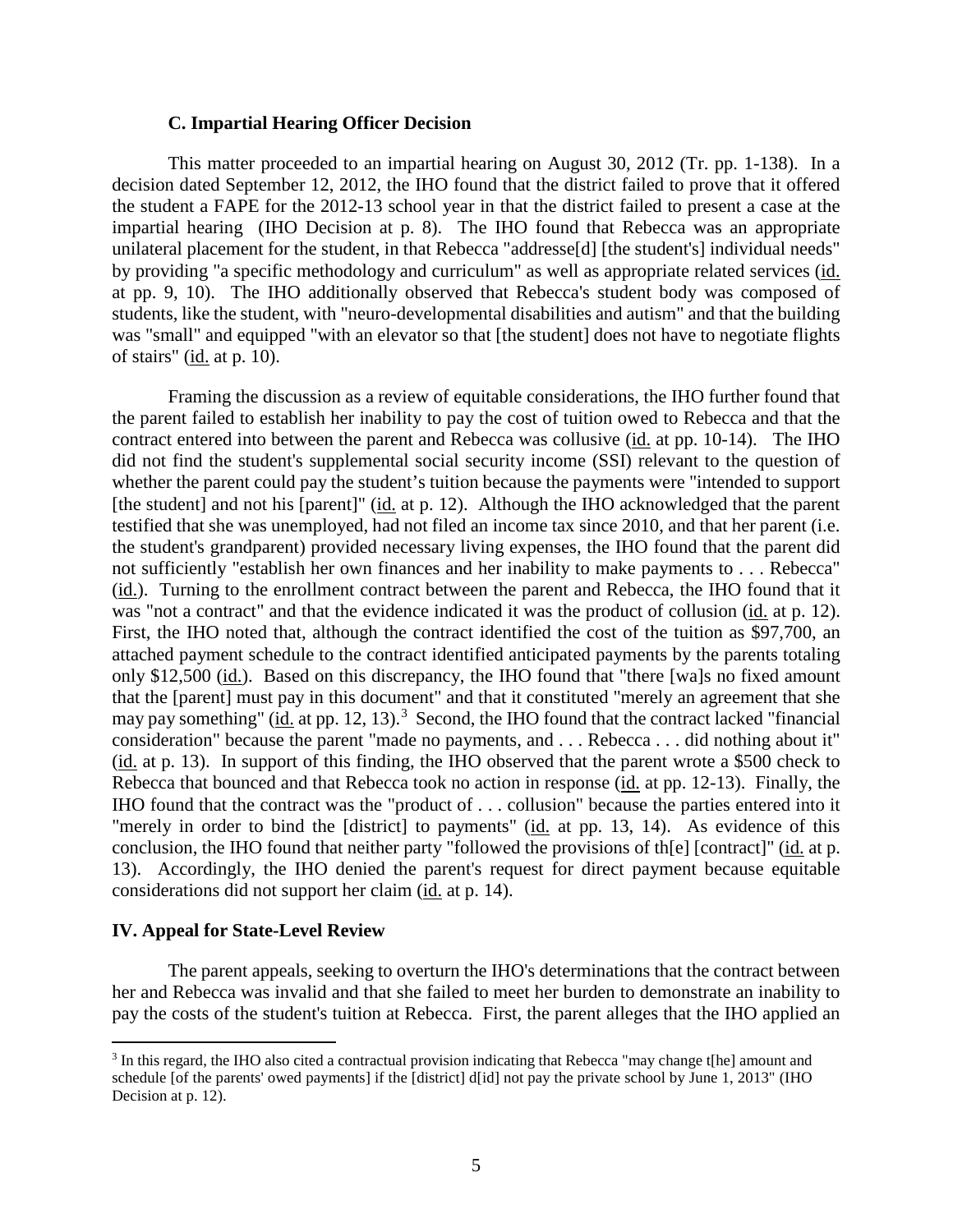incorrect legal analysis regarding equitable considerations and failed to consider the parent's cooperation throughout the CSE process. Second, the parent argues that the IHO improperly placed the burden on her to demonstrate her inability to pay the costs of the student's education at Rebecca. Third, even assuming that the parent bore the burden to demonstrate her inability to pay the student's tuition at Rebecca, the parent alleges that she met this burden by offering testimonial and documentary evidence at the impartial hearing. Fourth, the parent alleges that the IHO erred in determining that the contract between her and Rebecca was collusive.

The district answers, denying the parent's material assertions and arguing that the IHO correctly determined that the parent failed to not prove she was unable to pay the costs of the student's education at Rebecca and that the contract between the parent and Rebecca was collusive. The district also interposes a cross-appeal asserting that the IHO erred by denying the district's request for extension. The district argues that the IHO unreasonably denied the district's request, and that the district presented both a "compelling reason" and a "specific showing of hardship" to the IHO (see 8 NYCRR 200.5[j][5][iii]). Additionally, the district argues that the student would not have been prejudiced by an extension in this matter as she attended Rebecca during the impartial hearing pursuant to pendency. Finally, the district argues that the IHO erred by not allowing the district to present its case on a subsequent hearing date, an arrangement that the parent was amenable to. Accordingly, the district requests a remand to the IHO so that the district may present its case.

In an answer to the district's cross-appeal, the parent denies the district's material assertions and, further, argues that additional evidence submitted by the district on appeal should not be considered. The parent further contends that the IHO properly refused to grant the district's request for extension based upon the plain language of State regulations. Finally, the parent argues that remand to the IHO is an inappropriate remedy because the district was afforded an opportunity to present its case and elected not to.

## **V. Applicable Standards**

Two purposes of the IDEA (20 U.S.C. §§ 1400-1482) are (1) to ensure that students with disabilities have available to them a FAPE that emphasizes special education and related services designed to meet their unique needs and prepare them for further education, employment, and independent living; and (2) to ensure that the rights of students with disabilities and parents of such students are protected (20 U.S.C. § 1400[d][1][A]-[B]; see generally Forest Grove Sch. Dist. v. T.A., 557 U.S. 230, 239 [2009]; Bd. of Educ. v. Rowley, 458 U.S. 176, 180-83, 206-07 [1982]).

A FAPE is offered to a student when (a) the board of education complies with the procedural requirements set forth in the IDEA, and (b) the IEP developed by its CSE through the IDEA's procedures is reasonably calculated to enable the student to receive educational benefits (Rowley, 458 U.S. at 206-07; R.E. v. New York City Dep't. of Educ., 694 F.3d 167, 189-90 [2d Cir. 2012]; M.H. v. New York City Dep't of Educ., 685 F.3d 217, 245 [2d Cir. 2012]; Cerra v. Pawling Cent. Sch. Dist., 427 F.3d 186, 192 [2d Cir. 2005]). "'[A]dequate compliance with the procedures prescribed would in most cases assure much if not all of what Congress wished in the way of substantive content in an IEP" (Walczak v. Florida Union Free Sch. Dist., 142 F.3d 119, 129 [2d Cir. 1998], quoting Rowley, 458 U.S. at 206; see T.P. v. Mamaroneck Union Free Sch. Dist., 554 F.3d 247, 253 [2d Cir. 2009]). While the Second Circuit has emphasized that school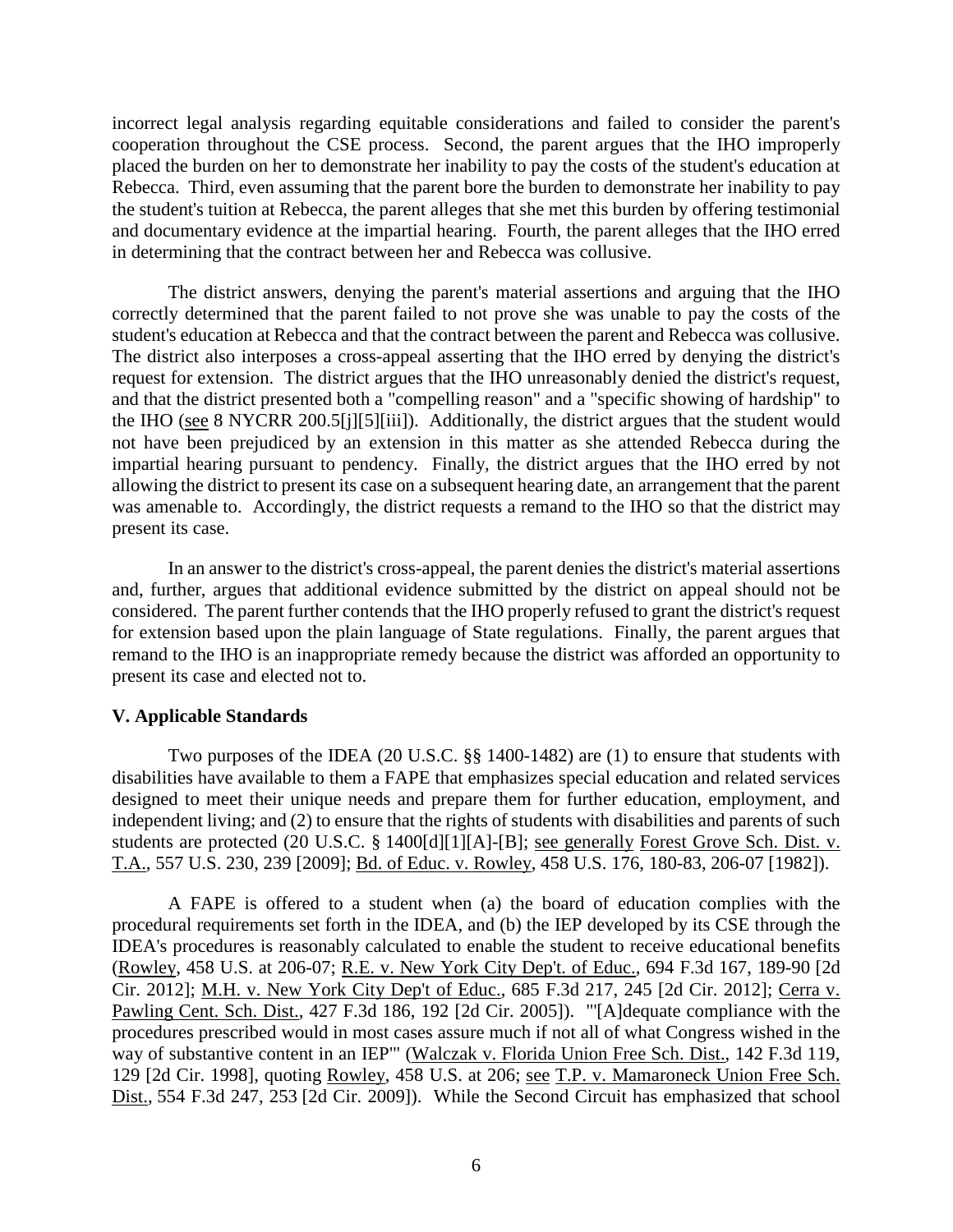districts must comply with the checklist of procedures for developing a student's IEP and indicated that "[m]ultiple procedural violations may cumulatively result in the denial of a FAPE even if the violations considered individually do not" (R.E., 694 F.3d at 190-91), the Court has also explained that not all procedural errors render an IEP legally inadequate under the IDEA (M.H., 685 F.3d at 245; A.C. v. Bd. of Educ., 553 F.3d 165, 172 [2d Cir. 2009]; Grim v. Rhinebeck Cent. Sch. Dist., 346 F.3d 377, 381 [2d Cir. 2003]; Perricelli v. Carmel Cent. Sch. Dist., 2007 WL 465211, at \*10 [S.D.N.Y. Feb. 9, 2007]). Under the IDEA, if procedural violations are alleged, an administrative officer may find that a student did not receive a FAPE only if the procedural inadequacies (a) impeded the student's right to a FAPE, (b) significantly impeded the parents' opportunity to participate in the decision-making process regarding the provision of a FAPE to the student, or (c) caused a deprivation of educational benefits (20 U.S.C. § 1415[f][3][E][ii]; 34 CFR 300.513[a][2]; 8 NYCRR 200.5[j][4][ii]; Winkelman v. Parma City Sch. Dist., 550 U.S. 516, 525-26 [2007]; R.E., 694 F.3d at 190; M.H., 685 F.3d at 245; A.H. v. Dep't of Educ., 394 Fed. App'x 718, 720, 2010 WL 3242234 [2d Cir. Aug. 16, 2010]; E.H. v. Bd. of Educ., 2008 WL 3930028, at \*7 [N.D.N.Y. Aug. 21, 2008], aff'd, 361 Fed. App'x 156, 2009 WL 3326627 [2d Cir. Oct. 16, 2009]; Matrejek v. Brewster Cent. Sch. Dist., 471 F. Supp. 2d 415, 419 [S.D.N.Y. 2007], aff'd, 293 Fed. App'x 20, 2008 WL 3852180 [2d Cir. Aug. 19, 2008]).

The IDEA directs that, in general, an IHO's decision must be made on substantive grounds based on a determination of whether the student received a FAPE (20 U.S.C. § 1415[f][3][E][i]). A school district offers a FAPE "by providing personalized instruction with sufficient support services to permit the child to benefit educationally from that instruction" (Rowley, 458 U.S. at 203). However, the "IDEA does not itself articulate any specific level of educational benefits that must be provided through an IEP" (Walczak, 142 F.3d at 130; see Rowley, 458 U.S. at 189). The statute ensures an "appropriate" education, "not one that provides everything that might be thought desirable by loving parents" (Walczak, 142 F.3d at 132, quoting Tucker v. Bay Shore Union Free Sch. Dist., 873 F.2d 563, 567 [2d Cir. 1989] [citations omitted]; see Grim, 346 F.3d at 379). Additionally, school districts are not required to "maximize" the potential of students with disabilities (Rowley, 458 U.S. at 189, 199; Grim, 346 F.3d at 379; Walczak, 142 F.3d at 132). Nonetheless, a school district must provide "an IEP that is 'likely to produce progress, not regression,' and . . . affords the student with an opportunity greater than mere 'trivial advancement'" (Cerra, 427 F.3d at 195, quoting Walczak, 142 F.3d at 130 [citations omitted]; see T.P., 554 F.3d at 254; P. v. Newington Bd. of Educ., 546 F.3d 111, 118-19 [2d Cir. 2008]; Perricelli, 2007 WL 465211, at \*15). The IEP must be "reasonably calculated to provide some 'meaningful' benefit" (Mrs. B. v. Milford Bd. of Educ., 103 F.3d 1114, 1120 [2d Cir. 1997]; see Rowley, 458 U.S. at 192). The student's recommended program must also be provided in the least restrictive environment (LRE) (20 U.S.C. § 1412[a][5][A]; 34 CFR 300.114[a][2][i], 300.116[a][2]; 8 NYCRR 200.1[cc], 200.6[a][1]; see Newington, 546 F.3d at 114; Gagliardo v. Arlington Cent. Sch. Dist., 489 F.3d 105, 108 [2d Cir. 2007]; Walczak, 142 F.3d at 132; G.B. v. Tuxedo Union Free Sch. Dist., 751 F. Supp. 2d 552, 573-80 [S.D.N.Y. 2010], aff'd, 486 Fed. App'x 954, 2012 WL 4946429 [2d Cir. Oct. 18, 2012]; E.G. v. City Sch. Dist. of New Rochelle, 606 F. Supp. 2d 384, 388 [S.D.N.Y. 2009]; Patskin v. Bd. of Educ., 583 F. Supp. 2d 422, 428 [W.D.N.Y. 2008]).

An appropriate educational program begins with an IEP that includes a statement of the student's present levels of academic achievement and functional performance (see 34 CFR 300.320[a][1]; 8 NYCRR 200.4[d][2][i]; Tarlowe v. New York City Bd. of Educ., 2008 WL 2736027, at \*6 [S.D.N.Y. July 3, 2008] [noting that a CSE must consider, among other things, the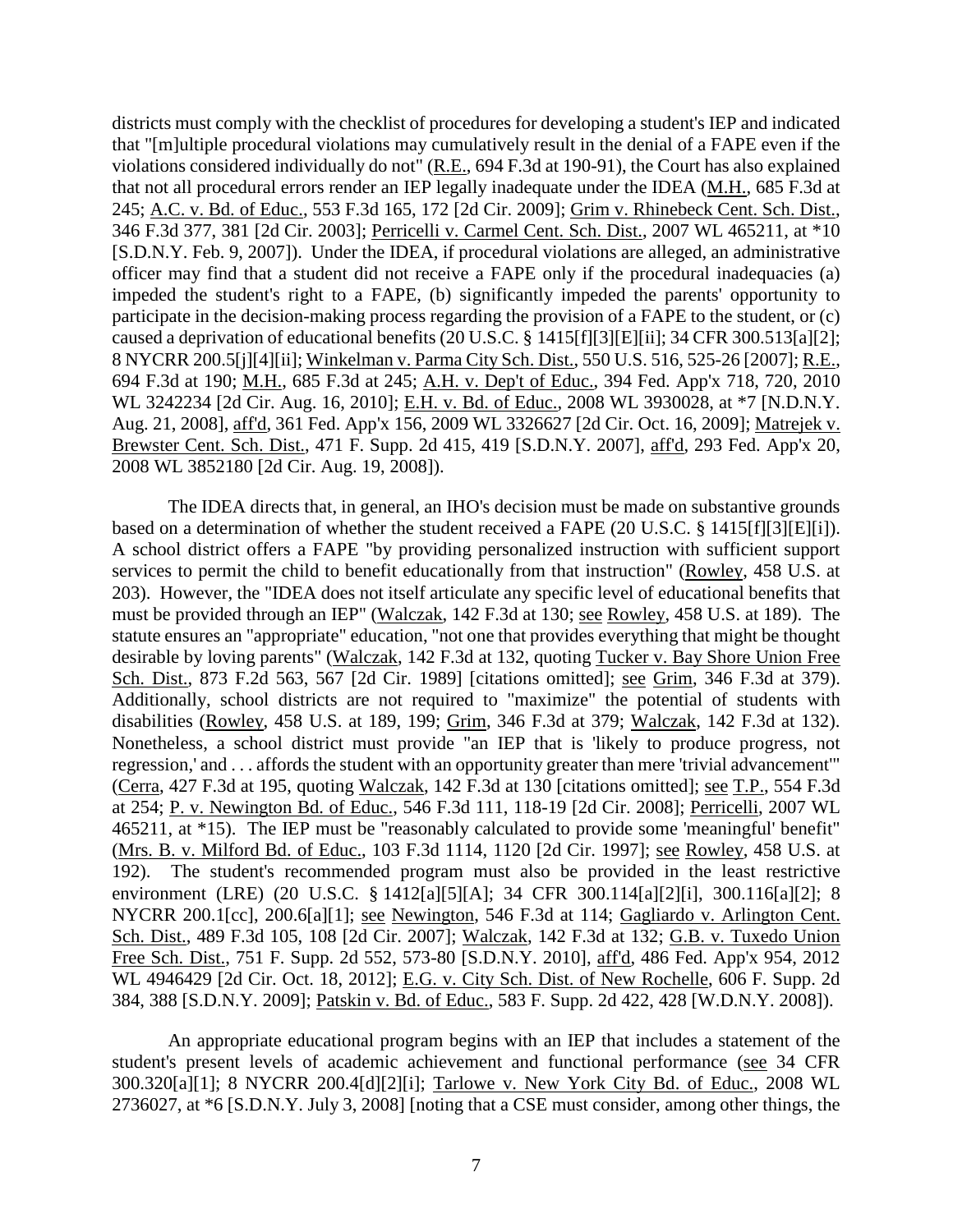"results of the initial evaluation or most recent evaluation" of the student, as well as the "'academic, developmental, and functional needs'" of the student]), establishes annual goals designed to meet the student's needs resulting from the student's disability and enable him or her to make progress in the general education curriculum (see 34 CFR 300.320[a][2][i], [2][i][A]; 8 NYCRR 200.4[d][2][iii]), and provides for the use of appropriate special education services (see 34 CFR 300.320[a][4]; 8 NYCRR 200.4[d][2][v]; see also Application of the Dep't of Educ., Appeal No. 07-018; Application of a Child with a Disability, Appeal No. 06-059; Application of the Dep't of Educ., Appeal No. 06-029; Application of a Child with a Disability, Appeal No. 04-046; Application of a Child with a Disability, Appeal No. 02-014; Application of a Child with a Disability, Appeal No. 01-095; Application of a Child Suspected of Having a Disability, Appeal No. 93-9).

A board of education may be required to reimburse parents for their expenditures for private educational services obtained for a student by his or her parents, if the services offered by the board of education were inadequate or inappropriate, the services selected by the parents were appropriate, and equitable considerations support the parents' claim (Florence County Sch. Dist. Four v. Carter, 510 U.S. 7 [1993]; Sch. Comm. of Burlington v. Dep't of Educ., 471 U.S. 359, 369- 70 [1985]; R.E., 694 F.3d at 184-85; T.P., 554 F.3d at 252). In Burlington, the Court found that Congress intended retroactive reimbursement to parents by school officials as an available remedy in a proper case under the IDEA (471 U.S. at 370-71; see Gagliardo, 489 F.3d at 111; Cerra, 427 F.3d at 192). "Reimbursement merely requires [a district] to belatedly pay expenses that it should have paid all along and would have borne in the first instance" had it offered the student a FAPE (Burlington, 471 U.S. at 370-71; see 20 U.S.C. § 1412[a][10][C][ii]; 34 CFR 300.148).

The burden of proof is on the school district during an impartial hearing, except that a parent seeking tuition reimbursement for a unilateral placement has the burden of proof regarding the appropriateness of such placement (Educ. Law § 4404[1][c]; see R.E., 694 F.3d at 184-85; M.P.G. v. New York City Dep't of Educ., 2010 WL 3398256, at \*7 [S.D.N.Y. Aug. 27, 2010]).

## **VI. Discussion**

# **A. Additional Evidence**

Both parties have submitted additional documents together with their pleadings that were not introduced at the impartial hearing. Documentary evidence not presented at an impartial hearing may be considered in an appeal from an IHO's decision only if such additional evidence could not have been offered at the time of the impartial hearing and the evidence is necessary in order to render a decision (8 NYCRR 279.10[b]; see, e.g., Application of a Student with a Disability, Appeal No. 13-238; Application of a Student with a Disability, Appeal No. 12-185; Application of the Dep't of Educ., Appeal No. 12-103; see also L.K. v. Northeast Sch. Dist., 932 F. Supp. 2d 467, 488-89 [S.D.N.Y. 2013] [holding that additional evidence is necessary only if, without such evidence, the SRO is unable to render a decision).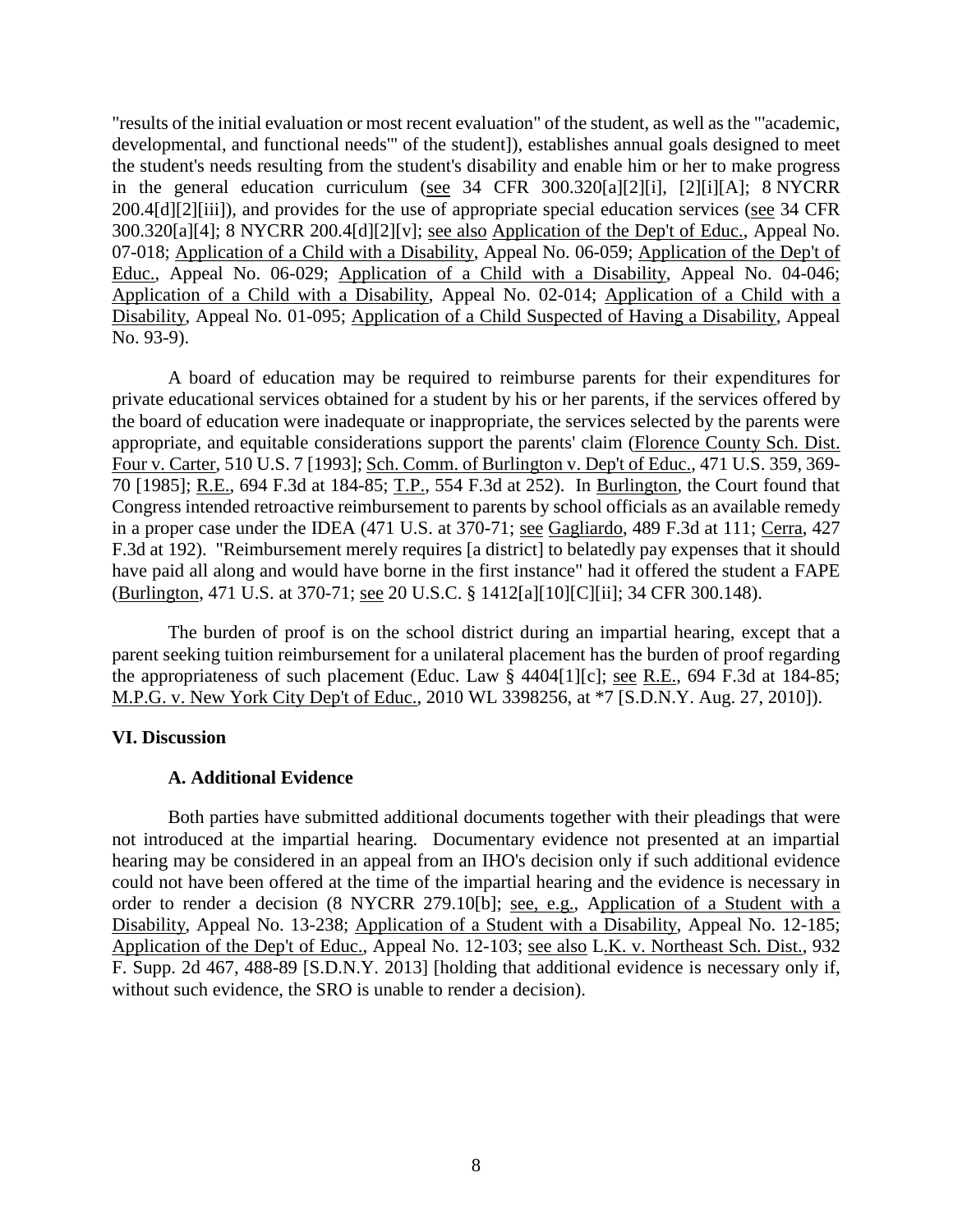After reviewing the parties' submissions on appeal, it appears that all of the evidence submitted on appeal was available at the time of the impartial hearing and is not necessary to render a decision in this matter. Accordingly, this additional evidence has not been accepted.<sup>4</sup>

#### **B. Conduct of the Impartial Hearing**

On appeal, the district argues that the IHO improperly denied its request for an extension, thereby prejudicing its ability to present a case at the impartial hearing. This contention is not supported by the evidence in the hearing record.

First, I observe that the IHO permissibly denied the district's request for extension in accordance with State regulations, which provide that "[a]bsent a compelling reason or a specific showing of substantial hardship, a request for an extension shall not be granted because of school vacations . . . ." (8 NYCRR 200.5[j][5][iii]). State regulations further prohibit requests for extension based upon "avoidable witness scheduling conflicts or other similar reasons" (8 NYCRR 200.5[j][5][iii]). The evidence in the hearing record demonstrates that the district requested an extension based upon witness unavailability due to a school vacation (IHO Ex. I at pp. 2-6). Accordingly, based upon the plain language of State regulations, the IHO was within her discretion to deny the district's request for an extension under these circumstances.

To the extent the district argues that the IHO did not adequately consider whether the district offered a "compelling reason" or "substantial hardship" in support of its request, this inquiry is foreclosed by the district's failure to comply with the IHO's reasonable directives. In an e-mail dated August 3, 2012, the IHO rejected the district's request for an extension and invited the district to "establish a compelling reason or substantial hardship" in writing (IHO Ex. I at p. 4). The district responded on the same day, explaining that a necessary witness was unavailable over a school vacation (id. at pp. 2-4). In an e-mail dated August 27, 2012—three days prior to the date scheduled for the impartial hearing—the IHO again indicated to the district that she required a compelling reason to grant an extension, asking the district's attorney for the "names and contact information for each witness, and a statement of the steps you have taken to have them participate in the hearing in person or via telephone" (id. at p. 7). There is no evidence in the hearing record indicating that the district responded to this directive. Instead, the district renewed its request at the impartial hearing, failing to elucidate, among other things, the steps it took to secure witnesses for the impartial hearing (see Tr. pp. 13-14).

After examining the hearing record and in light of the broad discretion an IHO has in conducting an impartial hearing, I find that the IHO appropriately denied the district's request for an extension and insisted that, in accordance with federal and State law, a hearing be commenced in a timely manner (see 34 CFR 300.510[b][2], [c], 300.515[a]; 8 NYCRR 200.5[j][5]).

 <sup>4</sup> The additional evidence submitted by the parent consists of correspondence pertaining to a request for a pendency order from the IHO. To the extent the district may not have complied with its pendency obligations- which operate automatically as a matter of law—I will order that the district fund the student's placement at Rebecca through the pendency of these proceedings.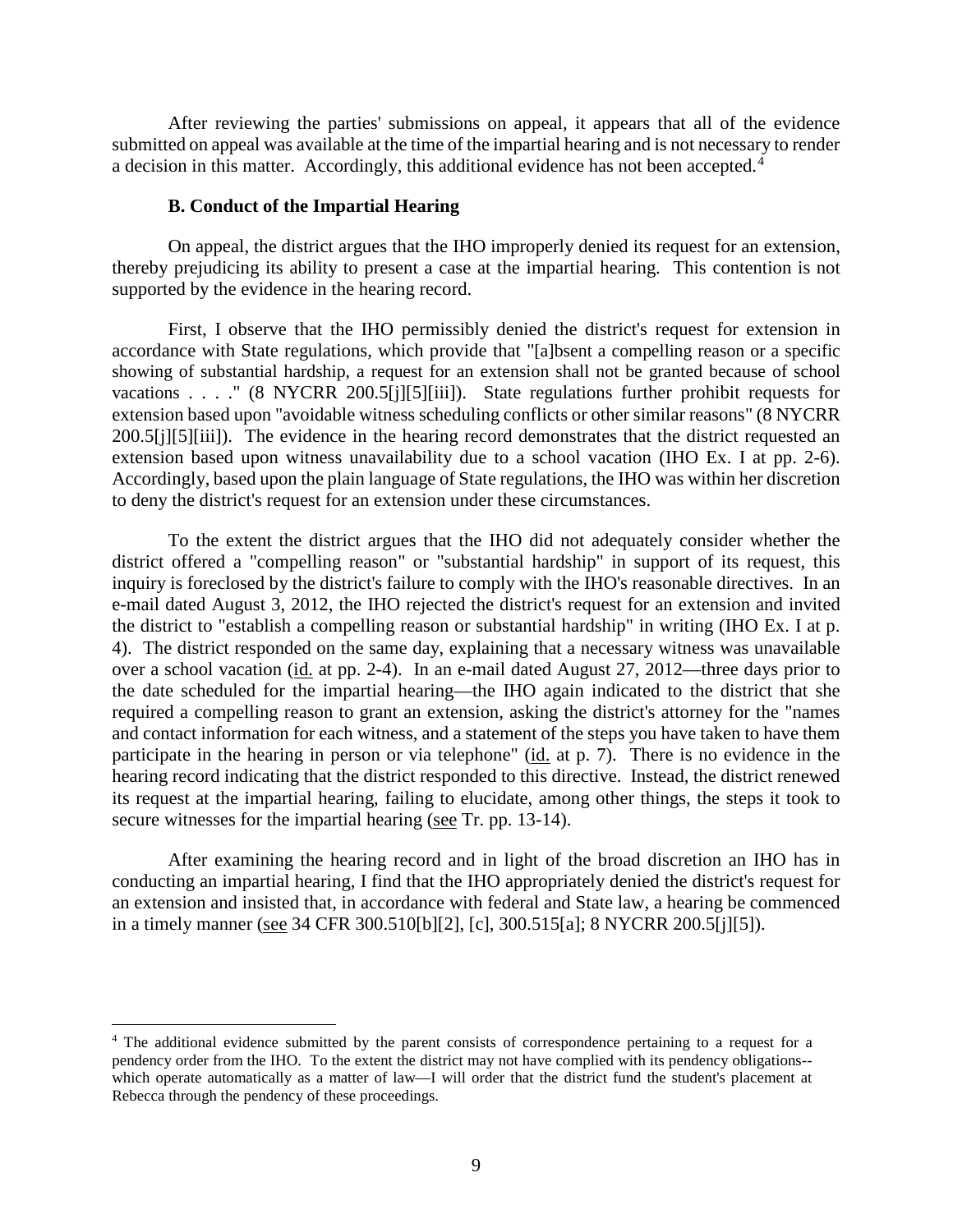## **C. Equitable Considerations**

If an IHO determines that a district failed to offer a student a FAPE and his or her parents placed the student in a unilateral placement that provided specially designed instruction to meet his or her needs, the IHO must still consider whether parents' claim are supported by equitable considerations (Burlington, 471 U.S. at 374; E.M., 2014 WL 3377162 at \*16; M.C. v. Voluntown Bd. of Educ., 226 F.3d 60, 68 [2d Cir. 2000]; see Carter, 510 U.S. at 16 ["Courts fashioning discretionary equitable relief under IDEA must consider all relevant factors, including the appropriate and reasonable level of reimbursement that should be required. Total reimbursement will not be appropriate if the court determines that the cost of the private education was unreasonable"]). The IDEA also provides that reimbursement may be reduced or denied when parents fail to challenge the appropriateness of an IEP in a timely manner, fail to make their child available for evaluation by the district, or upon a finding of unreasonableness with respect to the actions taken by the parents (20 U.S.C. § 1412[a][10][C][iii]; 34 CFR 300.148[d]; <u>see S.W. v.</u> New York City Dep't of Educ., 646 F. Supp. 2d 346, 362-64 [S.D.N.Y. 2009]; Thies v. New York City Bd. of Educ., 2008 WL 344728, at \*3-\*4 [S.D.N.Y. Feb. 4, 2008]; M.V. v. Shenendehowa Cent. Sch. Dist., 2008 WL 53181, at \*5 [N.D.N.Y. Jan. 2, 2008]; Bettinger v. New York City Bd. of Educ., 2007 WL 4208560, at \*5-\*8 [S.D.N.Y. Nov. 20, 2007]; Carmel Cent. Sch. Dist. v. V.P., 373 F. Supp. 2d 402, 417-18 [S.D.N.Y. 2005], aff'd, 192 Fed. App'x 62, 2006 WL 2335140 [2d Cir. 2006]; Werner v. Clarkstown Cent. Sch. Dist., 363 F. Supp. 2d 656, 660-61 [S.D.N.Y. 2005]; see also Voluntown, 226 F.3d at n.9; Wolfe v. Taconic Hills Cent. Sch. Dist., 167 F. Supp. 2d 530, 533-34 [N.D.N.Y. 2001].

The Second Circuit has indicated that among the equitable considerations that a court or administrative officer may review are:

[W]hether [the parent's] unilateral withdrawal of her child from the public school was justified, whether [the parent] provided the [district] with adequate notice of the withdrawal, whether the amount of private-school tuition was reasonable, whether [the parent] should have availed herself of need-based scholarships or other financial aid from the private school, . . . whether there was any fraud or collusion in generating (or inflating) the tuition to be charged to the [district], or whether the arrangement with the [private] school was fraudulent or collusive in any other respect.

#### (E.M. v. New York City Dep't of Educ., 2014 WL 3377162, at \*16 [July 11, 2014]).

In this respect the IHO erred in failing to consider these equitable factors, in that the IHO discussed the factors relating to whether the parent was entitled to the relief of direct funding, but failed to address those factors relevant to equitable considerations (cf. E.M., 2014 WL 3377162, at \*8, \*15-\*16 [observing that the questions of whether or not the parent could afford the full tuition amount and whether a parent is bound by a contract with a private school were not an appropriate inquiries in assessing whether equitable considerations supported an award of the costs of tuition and indicating that the latter pertained to the issue of standing]).

Here, the district failed to respond to the parent's written letter identifying her concerns with the IEP and the assigned public school site and appeared at the impartial hearing without any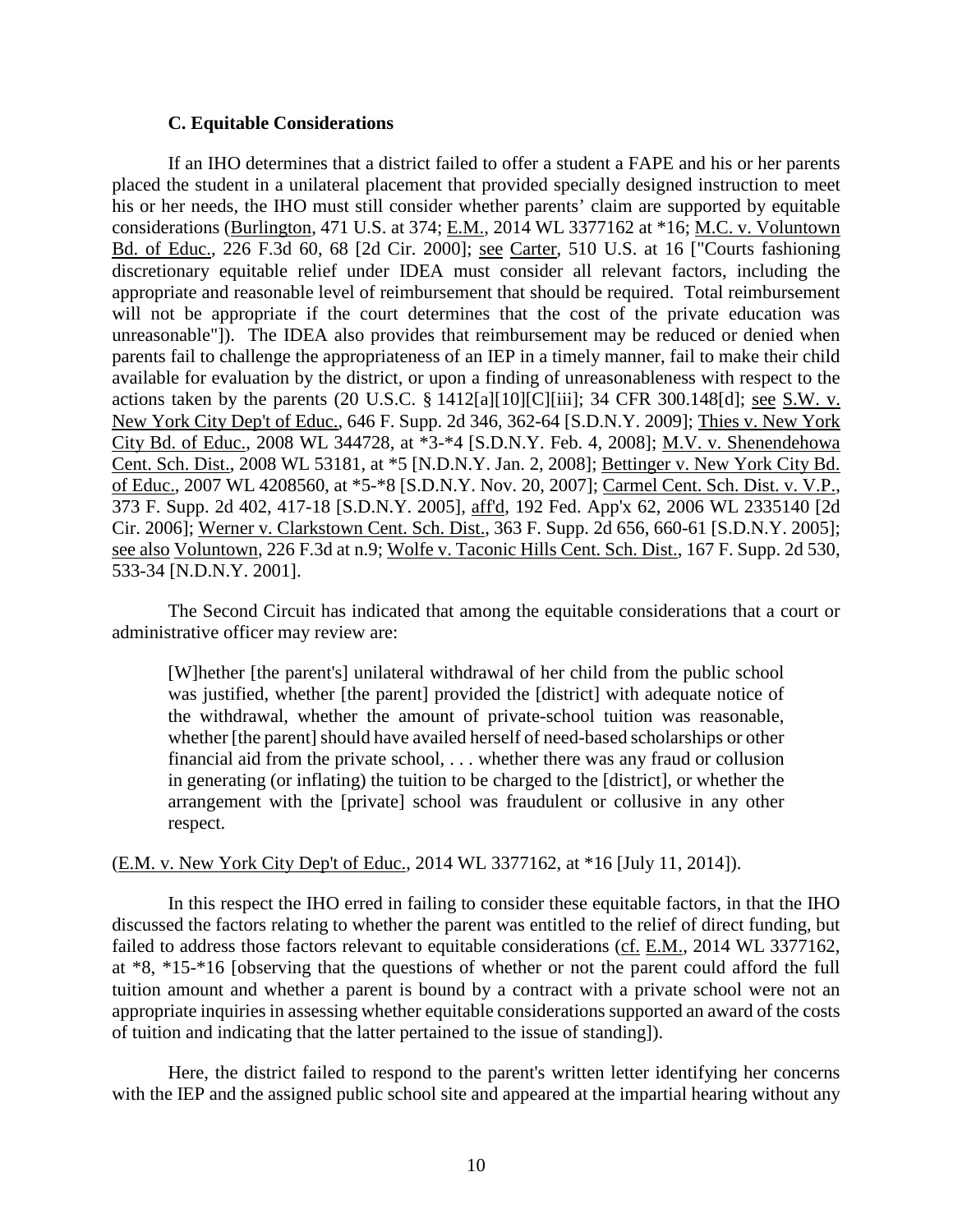documentary or testimonial evidence to support a finding that it offered the student a FAPE for the 2012-13 school year (see Tr. pp. 5, 14, 16). By contrast, the parent visited the assigned public school site, communicated her concerns related to the IEP and assigned public school site, and provided timely notice of the student's removal from the public school system (see Parent Ex. E). Under these facts, the equities tip in favor of the parent (see N.R. v. Dep't of Educ., 2009 WL 874061, at \*7 [S.D.N.Y. Mar. 31, 2009] ["the [district's] abdication of its responsibility to provide . . . FAPE is so clear from the record . . . that . . . the equities favor the parents"] [internal quotations omitted]).

## **D. Relief**

Turning to the crux of the parties' dispute, the parent appeals the IHO's determinations that the parent failed to establish her inability to pay the student's tuition at Rebecca and that the contract between the parent and Rebecca was not a legally binding agreement.

With regard to fashioning equitable relief, courts have determined that it is appropriate under the IDEA to order a school district to make retroactive tuition payment directly to a private school where: (1) a student with disabilities has been denied a FAPE; (2) the student has been enrolled in an appropriate private school; and (3) the equities favor an award of the costs of private school tuition; but (4) the parents, due to a lack of financial resources, have not made tuition payments but are legally obligated to do so (Mr. and Mrs. A. v. New York City Dep't of Educ., 769 F. Supp. 2d 403, 406 [S.D.N.Y. 2011]; see E.M., 2014 WL 3377162, \*8-\*9 [noting that "the broad spectrum of equitable relief contemplated [by] the IDEA encompasses, in appropriate circumstances, a direct-payment remedy" (id. at \*8 [internal quotations omitted]). The Court in Mr. and Mrs. A. held that "[w]here . . . parents lack the financial resources to 'front' the costs of private school tuition, and in the rare instance where a private school is willing to enroll the student and take the risk that the parents will not be able to pay tuition costs—or will take years to do so parents who satisfy the Burlington factors have a right to retroactive direct tuition payment relief" (Mr. and Mrs. A., 769 F. Supp. 2d at 428; see also A.R. v. New York City Dep't of Educ., 2013 WL 5312537, at \*11 [S.D.N.Y. Sept. 23, 2013]). The Mr. and Mrs. A. Court relied in part on dicta from earlier cases in which similar claims seeking direct retroactive payment to a private nonapproved school were asserted (see Connors v. Mills, 34 F. Supp. 2d 795, 805-06 [N.D.N.Y. 1998] [opining that such financial disputes should be resolved within the administrative hearing process]; see also S.W., 646 F. Supp. 2d at 360). The Mr. and Mrs. A. Court held that in fashioning such relief, administrative hearing officers retain the discretion to reduce or deny tuition funding or payment requests where there is collusion between parents and private schools or where there is evidence that the private school has artificially inflated its costs (Mr. and Mrs. A., 769 F. Supp.2d at 430). Since the parent selected Rebecca as the unilateral placement, and her financial status is at issue, it is the parent's burden of production and persuasion with respect to whether the parent has the financial resources to "front" the costs of Rebecca and whether she is legally obligated for the student's tuition payments (see, e.g., Application of a Student with a Disability, Appeal No. 12-036; Application of a Student with a Disability, Appeal No. 12-004; Application of the Dep't of Educ., Appeal No. 11-130; Application of the Dep't of Educ., Appeal No. 11-106; Application of a Student with a Disability, Appeal No. 11-041).

First, with respect to the parent's inability to pay the costs of the student's education, the evidence in the hearing record demonstrates that she was unable to afford the student's education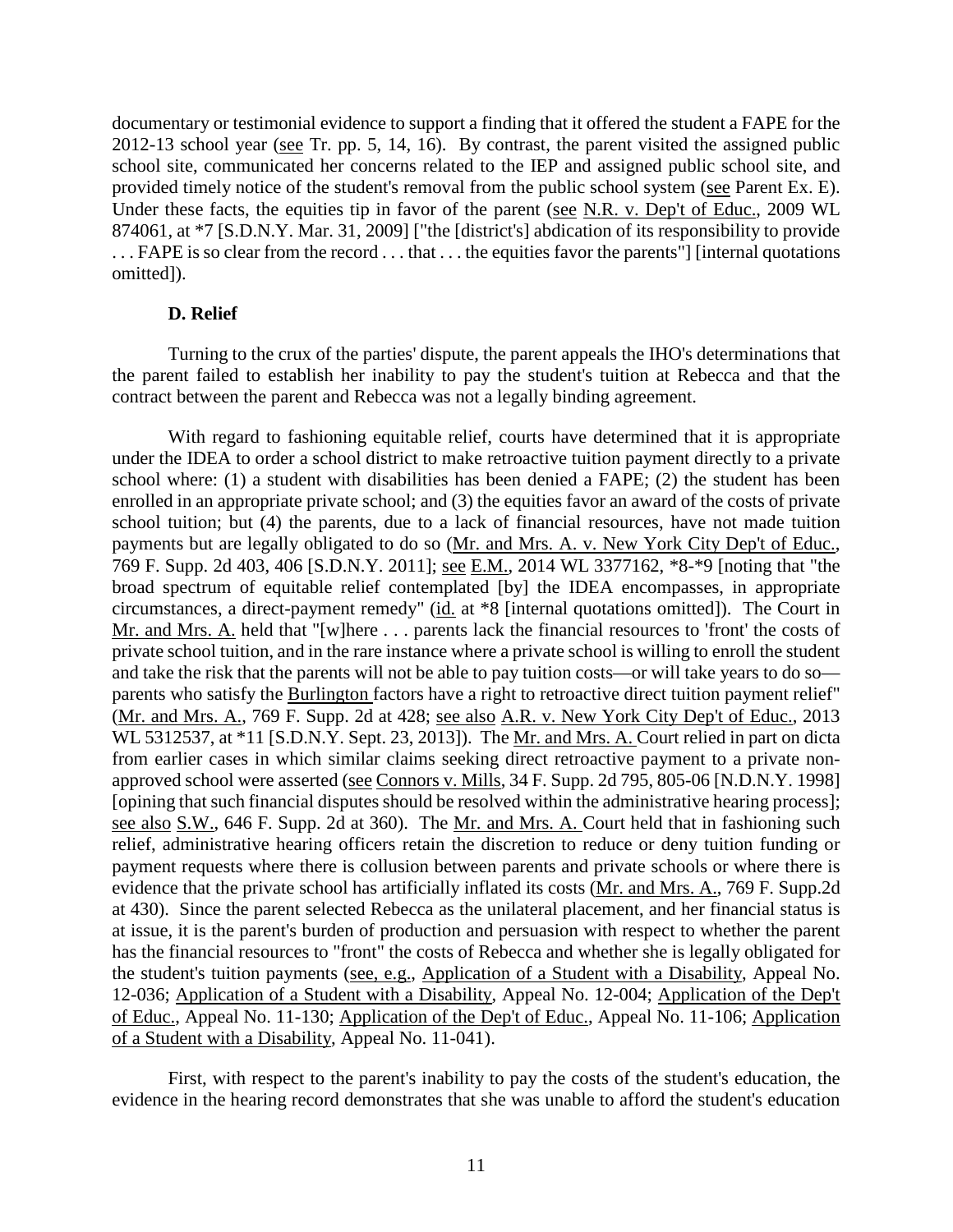at Rebecca for the 2012-13 school year. The parent testified at the impartial hearing that she was unemployed for the preceding two and one-half to three years and had not filed a tax return since 2010 (Tr. pp. 93, 96). Additionally, the parent testified that she and the student lived with the student's grandmother, who provided necessary living expenses for the parent (Tr. pp. 111-12). Further, the parent indicated that monthly supplemental SSI payable to the parent on behalf of the student constituted her sole source of income (Tr. pp. 88-89; see Exhibit D). The parent introduced an SSI payment letter from March 2012 into evidence at the impartial hearing (Parent Ex. D; see Tr. p. 7). Based upon this testimony and evidence, I find that the parent offered sufficient evidence of her inability to pay the costs of the student's education at Rebecca for the 2012-13 school year at the impartial hearing.

The IHO found that the contract between the parent and Rebecca was collusive (see IHO Decision at p. 14). As evidence of this collusion, the IHO found that the tuition amount (\$97,700) did not match the amount provided for in an attached payment schedule to the contract (\$12,500) (see Parent Ex. C at pp. 1, 5). The evidence in the hearing record reveals that the parent was, contrary to the IHO's conclusion, obligated to pay \$97,700 in tuition expenses according to the plain language of the enrollment contract. The Rebecca enrollment contract unequivocally states on the first page that "[t]uition for the 2012-2013 school year is \$97,700" (id. at p. 1). The contract proceeded to state that this amount was "subject to the [p]ayment [s]chedule attached hereto" (id.). The payment schedule reiterated that the "[a]mount of [the] [c]ontract [was] \$97,700." (id. at p. 5). The payment schedule next identified six scheduled payments between June 2012 and November 2013 that total \$12,500 (id.). However, another provision of the contract indicated that "if [p]ayment [in accordance with the payment schedule] is not received by June 1, 2013, a new [p]ayment [s]chedule may be put into place and the remaining balance may become due immediately" (id.). Another section of the payment schedule indicated that if the parent failed to receive "prospective payment of tuition" from the district, the "[p]arent[ ] . . . remain[ed] responsible for tuition costs per the [e]nrollment [a]greement and the balance of [s]tudent's tuition w[ould] be due immediately" (id. at p. 6).

Thus, a review of the contract reveals that the parent was legally responsible for the full tuition amount of \$97,700 (Parent Ex. E at pp. 1, 5-6). Although the amounts specified in the payment schedule amounted to only \$12,500, the plain language of the contract bound the parent in the amount of \$97,700, an amount identified in both the contract and the payment schedule (id. at pp. 1, 5). With respect to the IHO's findings regarding a lack of contract consideration based on the parent's nonpayment and Rebecca's failure to enforce the contract in response, such facts do not warrant a determination that the parent was not obligated under the contract (see E.M., 2014 WL 3377162, at \*12 [examining parental standing in light of contractual obligations to pay, as well as implied obligations to pursue remedies under the IDEA]). Therefore, under the circumstances of this case, the parent is entitled to direct funding of the student's tuition at Rebecca for the 2012-13 school year under the factors described in Mr. and Mrs. A. (see 769 F. Supp. 2d at 406).

## **VII. Conclusion**

A review of the evidence in the hearing record reveals that the IHO permissibly denied the district's request for an extension in this matter. A further review of the hearing record reveals no equitable considerations that would diminish or preclude an award of the costs of the student's